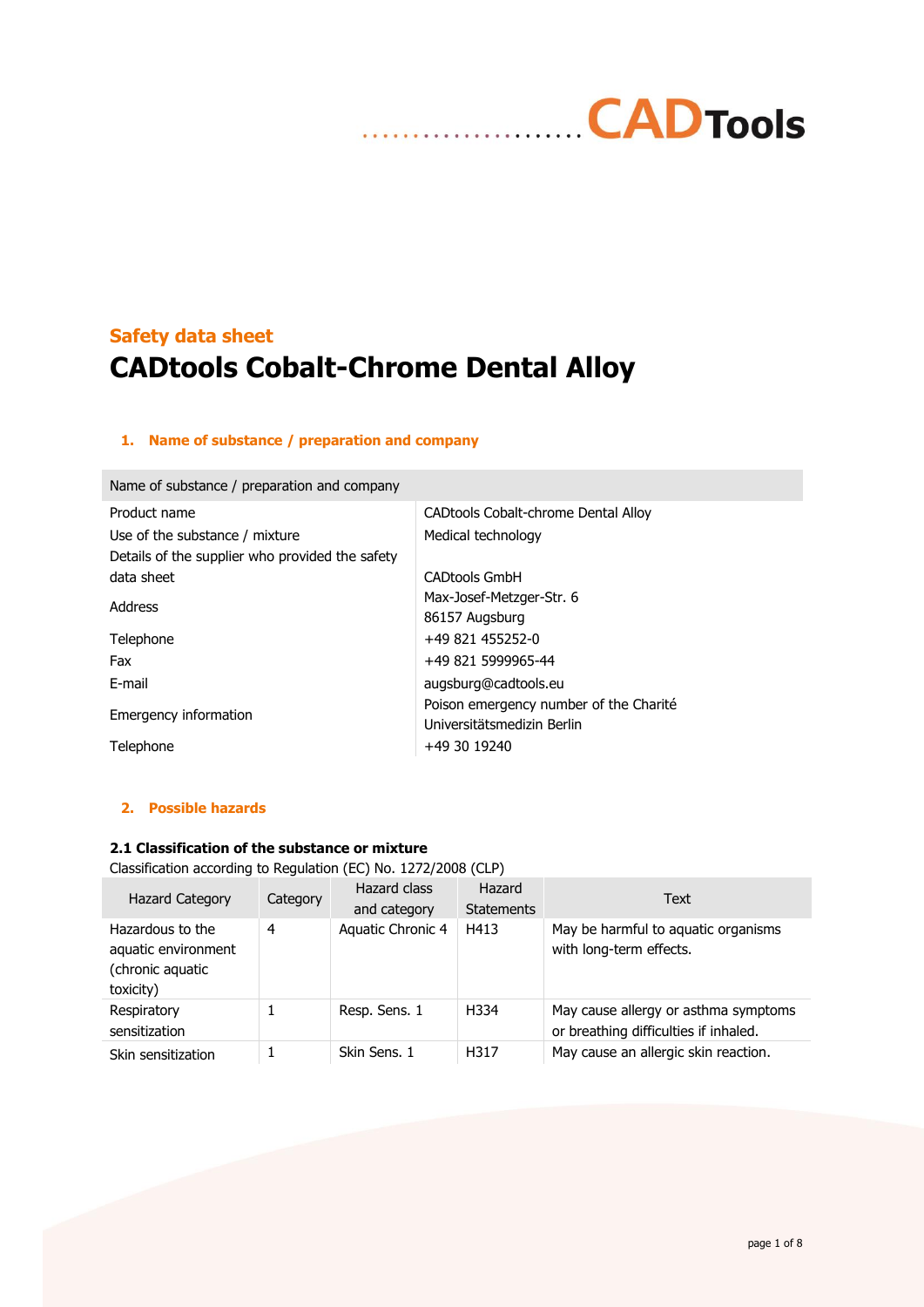# **CAD** Tools

| Precautionary<br><b>Statments</b> | Safety instructions                                                           |
|-----------------------------------|-------------------------------------------------------------------------------|
| P <sub>102</sub>                  | obtain special instructions before use                                        |
| P <sub>202</sub>                  | read and understand all safety precautions before use                         |
| P <sub>260</sub>                  | do not inhale dust, smoke, gas, mist, vapor, aerosol                          |
| P <sub>270</sub>                  | do not eat, drink or smoke during use                                         |
| P <sub>280</sub>                  | wear protective gloves, protective clothing, eye protection, face protection  |
| P501                              | dispose of contents / container in accordance with the applicable regulations |

# **2.2 Label elements**

Labeling according to Regulation (EC) No. 1272/2008 (CLP Regulation)

Hazard pictograms Signal word Signal word



Health hazard

Hazardous component(-s) that must be indicated on the label:

• cobalt

| Hazard warnings |                                                                               |
|-----------------|-------------------------------------------------------------------------------|
| H317            | May cause an allergic skin reaction.                                          |
| H334            | May cause allergy or asthma symptoms or breathing<br>difficulties if inhaled. |
| H413            | May be harmful to aquatic organisms with long-term effects.                   |

| Avoid release to the environment.                            |
|--------------------------------------------------------------|
| In case of contact with skin, wash with plenty of water and  |
| soap.                                                        |
| If inhaled, move the person into fresh air and ensure that   |
| they can breathe freely.                                     |
| Call a poison center or doctor if you experience respiratory |
| symptoms.                                                    |
| Wash contaminated clothing before reuse.                     |
|                                                              |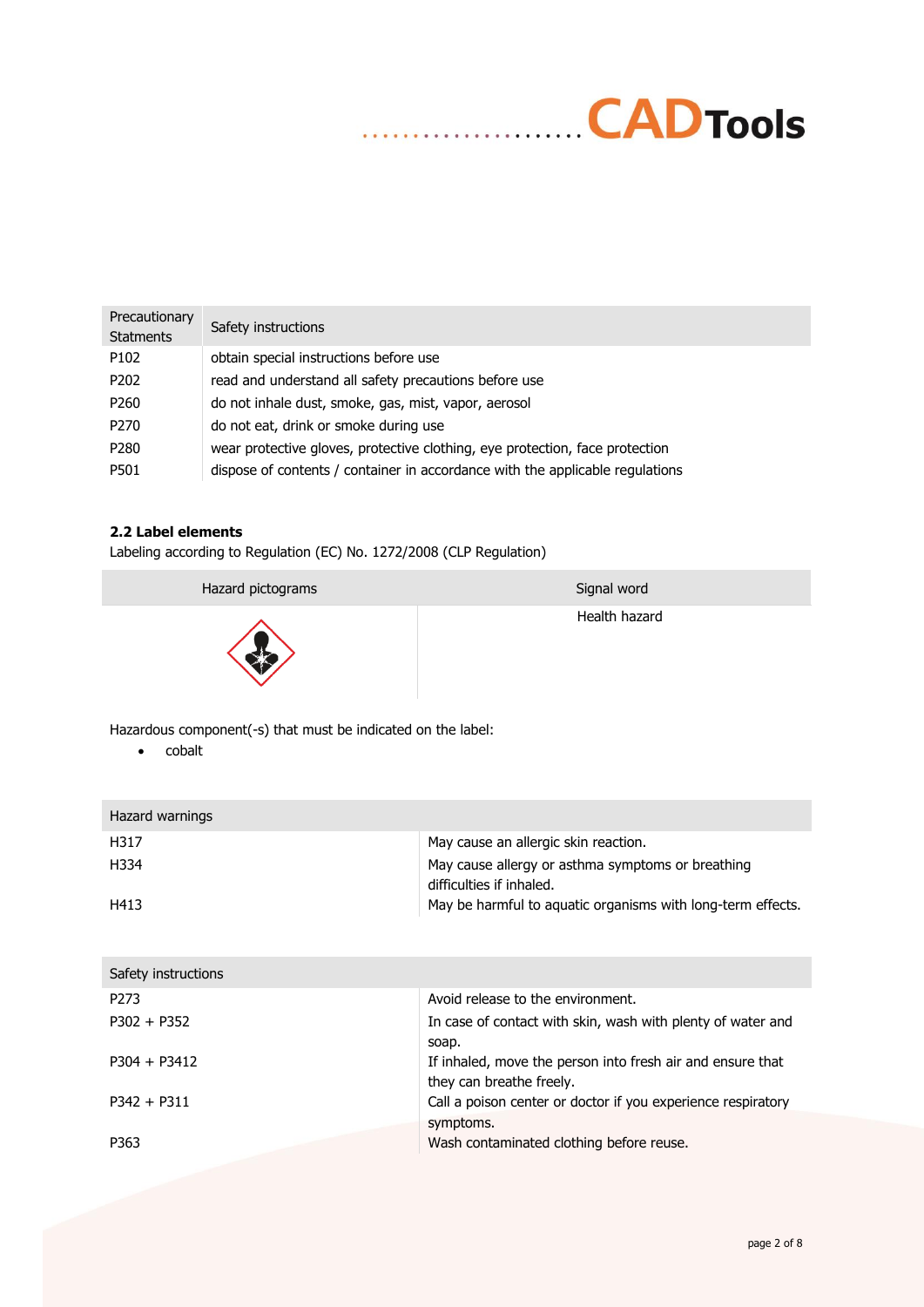# **Labeling information**

In the form in which it is placed on the market, the product does not cause any health hazard for humans through inhalation, ingestion or contact with the skin.

There is therefore no obligation to label the product in accordance with:

• Regulation 1272/2008 (CLP: Annex I; 1.3.4 .: metals in massive form, alloys, mixtures containing polymers, mixtures containing elastomers).

**CADTools** 

# **2.3 Other hazards**

If the product shape in the delivery condition is changed through further processing (e.g. by grinding, polishing, spark erosion, welding or melting) and dust or vapors are generated, there may be a risk from dangerous components of the product.

PBT assessment: no data available vPvB assessment: no data available

# **3. Composition / information on the components**

| Chemical name             | Molecular formula | CAS number      | Concentration |
|---------------------------|-------------------|-----------------|---------------|
| Poly(methyl methacrylate) | $(C_5O_2H_8)_n$   | $9011 - 14 - 7$ | 72.5 %        |
| Methyl methacrylate       | $C_5H_8O_2$       | $80 - 62 - 6$   | 27.0 %        |
| Pigment                   |                   | -               | 0,5%          |

# **4. Description of the measures**

| Description of the measures |                                                              |
|-----------------------------|--------------------------------------------------------------|
| After inhalation            | Get fresh air and consult a doctor if there is irritation to |
|                             | the airways.                                                 |
| After skin contact          | Thoroughly clean with warm water and soap.                   |
|                             | Get medical advice in case of skin irritation.               |
| After eye contact           | Rinse carefully and thoroughly with the eye shower or        |
|                             | with cold, clean water, if necessary consult an              |
|                             | ophthalmologist.                                             |
| After ingestion             | If a larger amount is swallowed, only if you are conscious,  |
|                             | induce vomiting and consult a doctor.                        |
|                             |                                                              |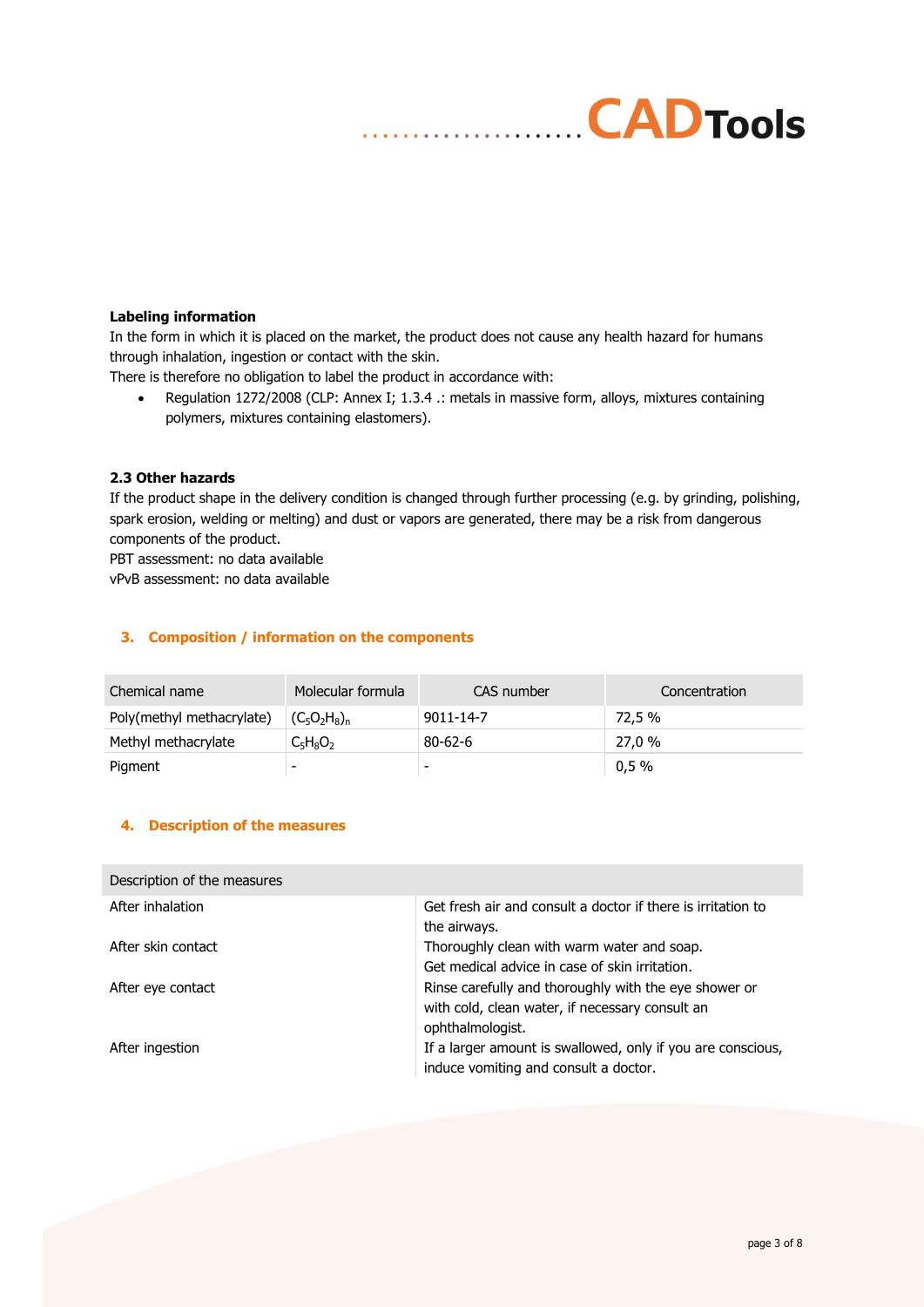

#### **5. Fire-fighting measures**

Fire-fighting measures Suitable extinguishing agents Metal fire powder, sand Unsuitable extinguishing agents Water, foam,  $CO<sub>2</sub>$ , dry chemicals Fire fighting hazards not known

Special protective equipment for fire fighters In the event of fire, wear self-contained breathing apparatus and standard extinguishing equipment.

#### **6. Accidental release measures**

**Personal protective measures**

See section 8

#### **Environmental protection measures**

Collect contaminated water separately. Do not discharge into sewers, surface water, waters or ground water. Do not let it get into the subsoil.

#### **Methods for cleaning up**

Treat the material as described under "Disposal information".

## **Additional information**

None

## **7. Handling and storage**

### **Precautions for safe handling**

Ensure good ventilation of the work area (local aspiration if necessary). Do not breathe fumes or dust. Wash hands before breaks and after work. Do not eat, drink or smoke while working. Keep away from food and beverages.

#### **Information about fire and explosion protection**

Store in a cool and dry place. Store away from open flames, hot surfaces and sources of ignition.

## **Precautions for safe storage**

Keep container tightly closed in a well-ventilated place. Do not store together with explosive substances.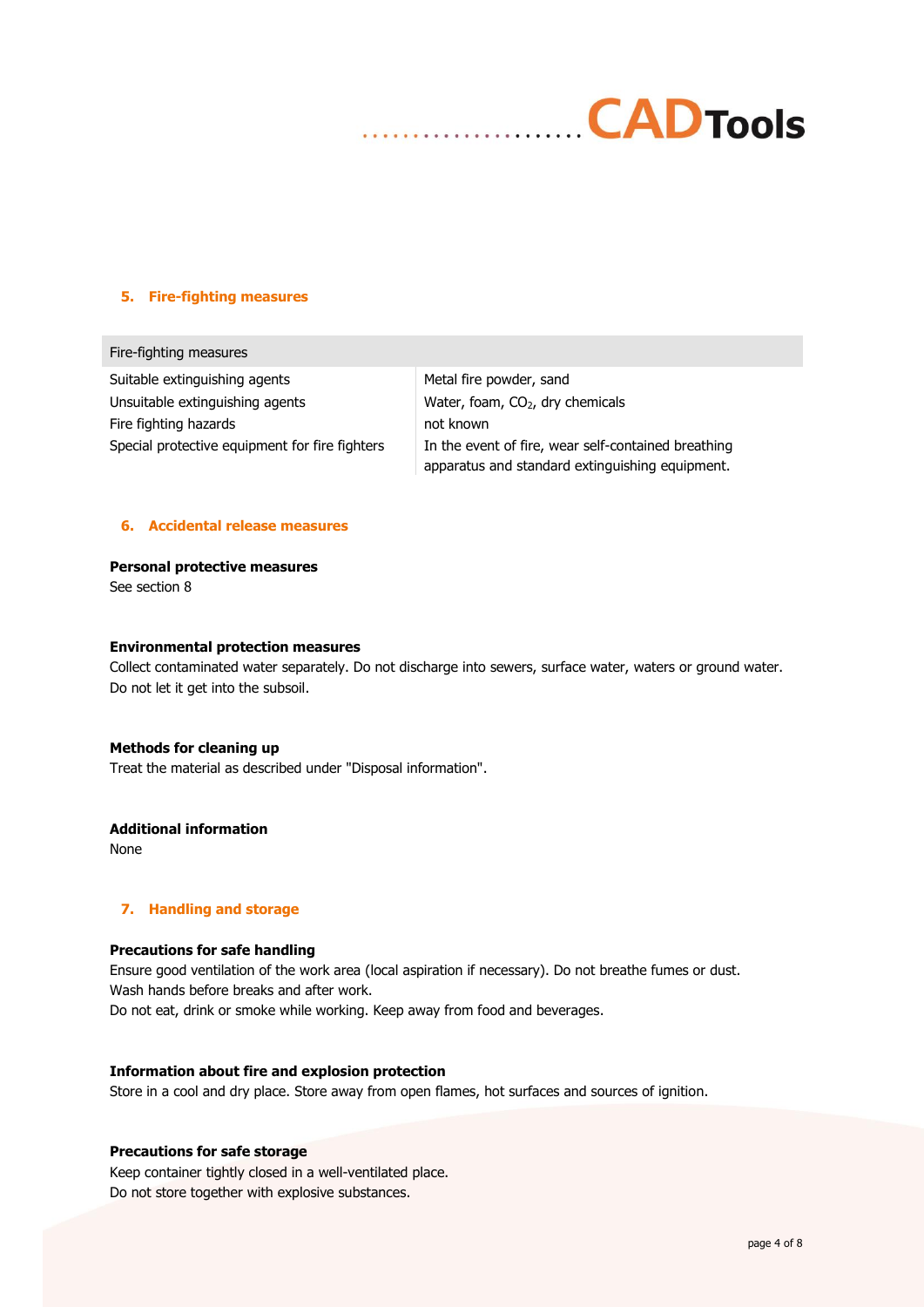

# **8. Exposure controls and personal protective equipment**

 $\cdots$ 

# **8.1 Parameters to be controlled**

Occupational exposure limit values (TRGS 900)

| <b>Description</b> | CAS number<br>EINECS number | ppm | mg / $\rm{m}^3$ | F/m <sup>3</sup> | Top limit |
|--------------------|-----------------------------|-----|-----------------|------------------|-----------|
| Chrome             | 7440-47-3<br>231-157-5      | -   | 2 E             | -                |           |

# Substance-specific acceptance and tolerance concentration (TRGS 910)

| Description | CAS number<br>EINECS number | Assessment standard                                 | ppm | mg / $m3$             | F/m <sup>3</sup> | Notes / OF |
|-------------|-----------------------------|-----------------------------------------------------|-----|-----------------------|------------------|------------|
| Cobalt      | 7440-48-4<br>231-158-0      | Acceptance concentration<br>Tolerance concentration |     | 0,0005(A)<br>0,005(A) | -                | b)         |

| Limitation and monitoring of exposure |                                                                                                                                                                                        |
|---------------------------------------|----------------------------------------------------------------------------------------------------------------------------------------------------------------------------------------|
| Exposure limit values                 | not known                                                                                                                                                                              |
| Limitation of exposure monitoring     | not known                                                                                                                                                                              |
| Limitation and monitoring of exposure | Do not smoke, eat or drink while working.                                                                                                                                              |
| in the workplace                      | Keep away from food and beverages.                                                                                                                                                     |
|                                       | In the event of accidental ingestion, rinse out your mouth<br>immediately and then drink plenty of water.                                                                              |
| Eye protection                        | Safety glasses with side protection (EN 166) must be used.                                                                                                                             |
| Respiratory protection                | If solid cobalt-chrome alloy forms are converted into particles in<br>manufacturing processes, keep the work environment below<br>recommended limits by means of suitable ventilation. |
| Skin protection                       | Suitable protective clothing must be used.                                                                                                                                             |
| Hand protection                       | Heat-insulating protective gloves must be used for thermal<br>processing. Before use, the protective gloves must be checked<br>for their suitability for specific workplaces.          |
|                                       | Follow the manufacturer's instructions and information regarding<br>the use, storage, care and replacement of protective gloves.                                                       |
|                                       | Protective gloves must be replaced immediately if they are<br>physically damaged or worn. Design the work processes in such                                                            |
|                                       | a way that the permanent use of protective gloves is avoided.                                                                                                                          |
| Other                                 | Normal chemical work clothes.                                                                                                                                                          |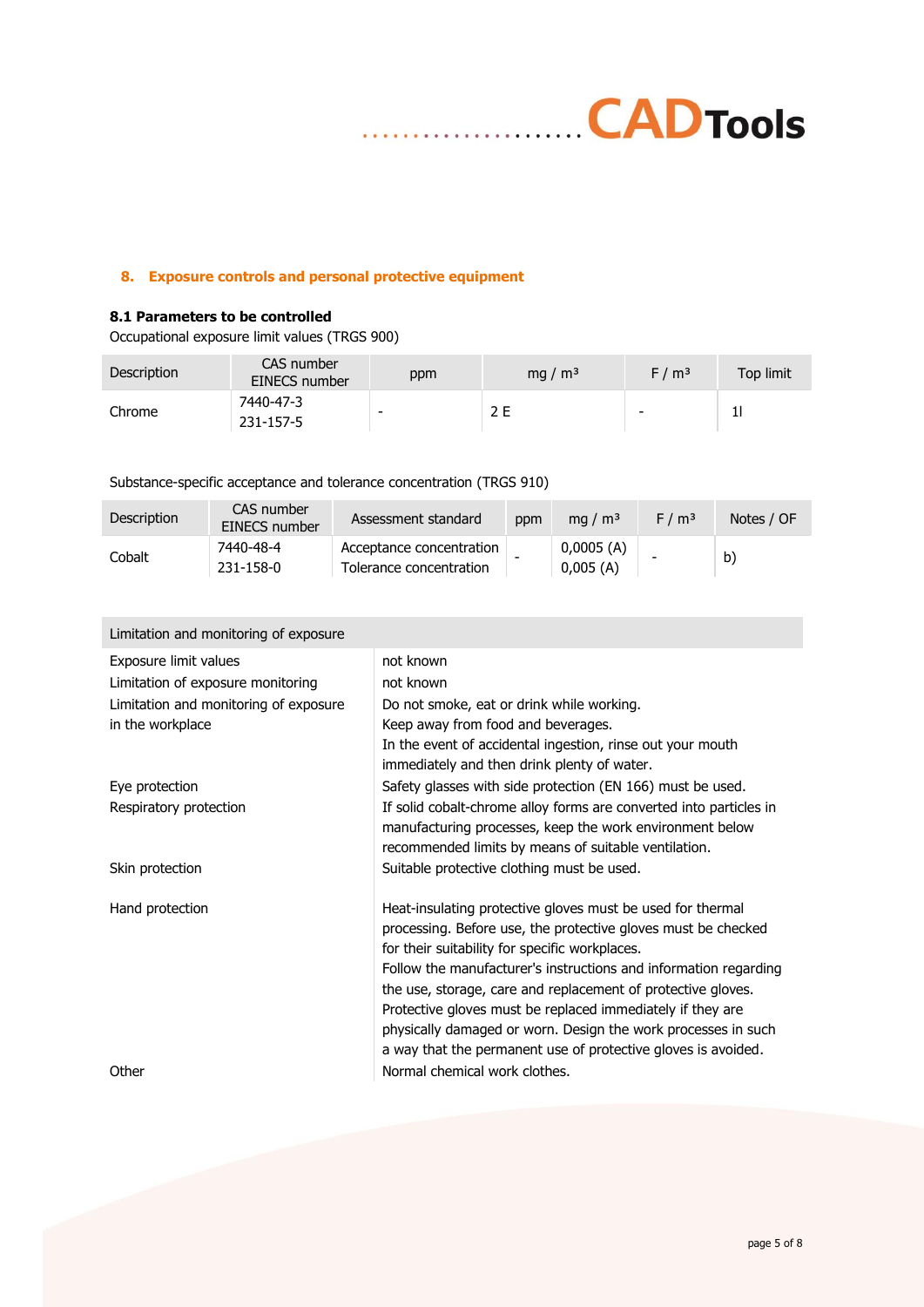# **CADTools**

# **9. Physical and chemical properties**

| Physical and chemical properties         |                                 |
|------------------------------------------|---------------------------------|
| Appearance                               | industrially manufactured solid |
| Colour                                   | white                           |
| Odour                                    | odourless                       |
| Odour threshold                          | not determined                  |
| Melting temperature                      | 1460 °C                         |
| Boiling point                            | not determined                  |
| Flash point                              | not determined                  |
| Decomposition point                      | not determined                  |
| Auto-ignition temperature                | not determined                  |
| <b>Explosion hazard</b>                  | not determined                  |
| Oxidizing properties                     | not determined                  |
| Flammability (solid, gaseous)            | not determined                  |
| Lower explosion limit                    | not determined                  |
| Upper explosion limit                    | not determined                  |
| Vapor pressure                           | not determined                  |
| Vapor density                            | not determined                  |
| Evaporation rate                         | not determined                  |
| Relativ density                          | not determined                  |
| Density                                  | 8,8 g / cm <sup>3</sup>         |
| Water solubility                         | insoluble                       |
| Solubility (-ies)                        | not determined                  |
| Partition coefficient: n-octanol / water | not determined                  |
| Viscosity                                | not determined                  |
|                                          |                                 |

# **10. Stability and reactivity**

| Stability and reactivity           |                                                                                                        |
|------------------------------------|--------------------------------------------------------------------------------------------------------|
| Reactivity                         | Dangerous reactions are not to be expected if the<br>product is handled according to its intended use. |
| Chemical stability                 | Stable under normal conditions.                                                                        |
| Possibility of hazardous reactions | Possible hydrogen formation on contact with acids.                                                     |
| Conditions to avoid                | not known                                                                                              |
| Substances to be avoided           | not known                                                                                              |
| Incompatible materials             | acids                                                                                                  |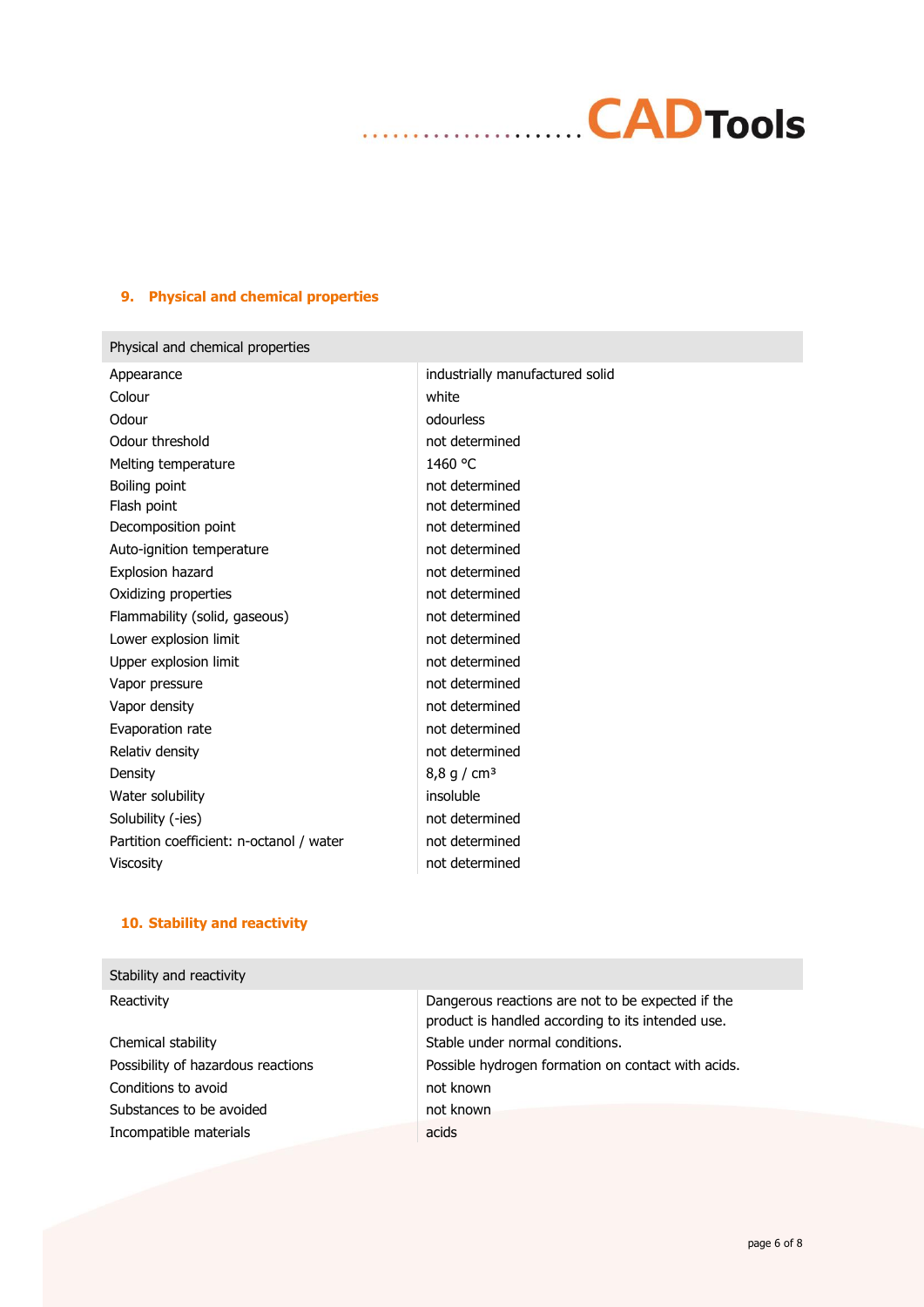# **CADTools** . . . . . .

# **11. Toxicology**

With normal handling and use, exposure to massive forms of cobalt-chrome alloys presents few health hazards. However, when massive forms are converted into particles, both acute and chronic health hazards are possible.

Information on toxicological effects

| Acute oral toxicity                      |
|------------------------------------------|
| Acute dermal toxicity                    |
| Acute inhalation toxicity                |
| Skin corrosion / irritation              |
| Serious eye damage / irritation          |
| Respiratory / skin sensitization         |
| Germ cell mutagenicity                   |
| Reproductive toxicity                    |
| Carcinogenicity                          |
| STOT single exposure                     |
| STOT repeated exposure                   |
| Aspiration hazard                        |
| Delayed and immediate effects as well as |
| chronic effects from short and long-term |
| exposure                                 |
|                                          |

not known not known not known not known not known not known not known not known not known not known not known not known

Inhalation of vapors in high concentrations can cause metal fume fever and can damage the central nervous system in the event of repeated and prolonged exposure. Repeated and prolonged exposure to a high concentration of dust can cause irritation to the respiratory tract. Inhaling dusts containing metal can cause acute poisoning, which leads to nausea, vomiting and abdominal pain.

# **12. Information on ecology**

| Information on ecology        |                                                                             |
|-------------------------------|-----------------------------------------------------------------------------|
| Ecotoxicity                   | If handled and used properly, no ecological problems are<br>to be expected. |
| Mobility                      | not known                                                                   |
| Persistence and degradability | not known                                                                   |
| Bioaccumulative potential     | not known                                                                   |
| PBT and vPvB assessment       | not known                                                                   |
| Other harmful effects         | not known                                                                   |